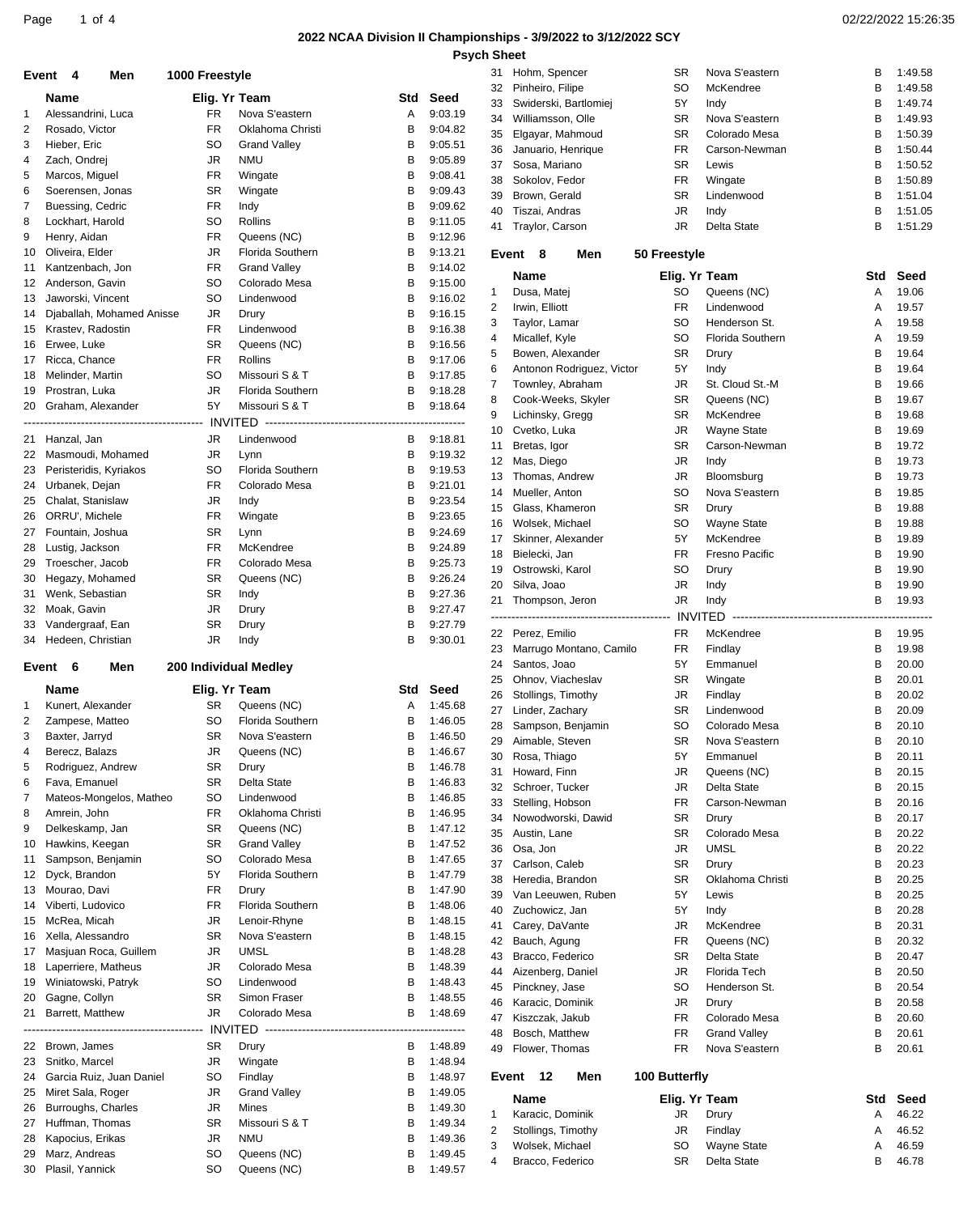### Page 2 of 4 02/22/2022 15:26:35

#### **2022 NCAA Division II Championships - 3/9/2022 to 3/12/2022 SCY Psych Sheet**

| 5  | Irwin, Elliott                          | FR              | Lindenwood                   | в      | 46.90              |                | 29 Mercer, Jay                       |                                        | JR            | Missouri S & T              | В      | 3:58.82            |
|----|-----------------------------------------|-----------------|------------------------------|--------|--------------------|----------------|--------------------------------------|----------------------------------------|---------------|-----------------------------|--------|--------------------|
| 6  | Aimable, Steven                         | <b>SR</b>       | Nova S'eastern               | В      | 46.95              | 30             | Moak, Gavin                          |                                        | <b>JR</b>     | Drury                       | B      | 3:59.66            |
| 7  | Yorke, Kael                             | SR              | Indy                         | В      | 47.07              | 31             | Taylor, Rhys                         |                                        | <b>SR</b>     | Lewis                       | В      | 3:59.69            |
| 8  | Marrugo Montano, Camilo                 | FR              | Findlay                      | В      | 47.21              | 32             | Borin, Pedro                         |                                        | FR            | Augustana (M)               | B      | 4:00.20            |
| 9  | Schroer, Tucker                         | <b>JR</b>       | Delta State                  | В      | 47.22              |                |                                      |                                        |               |                             |        |                    |
| 10 | Lichinsky, Gregg                        | <b>SR</b>       | McKendree                    | B      | 47.24              |                | Event 16                             | Men                                    | 200 Freestyle |                             |        |                    |
| 11 | Pinckney, Jase                          | <b>SO</b>       | Henderson St.                | В      | 47.24              |                |                                      |                                        |               |                             |        |                    |
| 12 | Saura Armengol, Oscar                   | 5Y              | <b>Grand Valley</b>          | В      | 47.34              |                | Name                                 |                                        | Elig. Yr Team |                             | Std    | Seed               |
| 13 | Dusa, Matej                             | SO              | Queens (NC)                  | в      | 47.34              | 1              | Skinner, Alexander                   |                                        | 5Y            | McKendree                   | Α      | 1:35.30            |
| 14 | Dyck, Brandon                           | 5Y              | Florida Southern             | В      | 47.42              | 2              | Lockhart, Harold                     |                                        | SO            | Rollins                     | А      | 1:35.46            |
|    |                                         | FR              | McKendree                    | в      |                    | 3              | Flower, Thomas                       |                                        | <b>FR</b>     | Nova S'eastern              | В      | 1:35.62            |
| 15 | Lustig, Jackson                         | <b>SO</b>       |                              | B      | 47.65              | 4              | Heredia, Brandon                     |                                        | <b>SR</b>     | Oklahoma Christi            | В      | 1:36.18            |
| 16 | Lenuza, Nicolas                         |                 | Carson-Newman                |        | 47.65              | 5              |                                      | Van Leeuwen, Ruben                     | 5Y            | Lewis                       | В      | 1:36.25            |
|    | 17 Kwasny, Jakub                        | <b>SO</b>       | Saint Leo                    | B      | 47.66              | 6              | Kunert, Alexander                    |                                        | <b>SR</b>     | Queens (NC)                 | В      | 1:36.39            |
| 18 | Taylor, Lamar                           | SO              | Henderson St.                | в      | 47.68              | $\overline{7}$ | Laperriere, Matheus                  |                                        | JR            | Colorado Mesa               | В      | 1:36.43            |
| 19 | Zapata, Felipe                          | JR              | Drury                        | B      | 47.68              | 8              | Thomas, Andrew                       |                                        | JR            | Bloomsburg                  | В      | 1:36.43            |
| 20 | Miller, Alex                            | <b>JR</b>       | Delta State                  | B      | 47.72              | 9              | Berecz, Balazs                       |                                        | JR            | Queens (NC)                 | В      | 1:36.63            |
|    | 21 Perez, Emilio                        | FR.             | McKendree                    | в      | 47.73              | 10             | Bretas, Igor                         |                                        | <b>SR</b>     | Carson-Newman               | В      | 1:36.70            |
|    |                                         |                 |                              |        |                    | 11             | Snitko, Marcel                       |                                        | JR            | Wingate                     | В      | 1:36.79            |
|    | 22 Bighetti, Nathan                     | <b>SR</b>       | Drury                        | В      | 47.83              | 12             | Cook-Weeks, Skyler                   |                                        | SR            | Queens (NC)                 | В      | 1:36.80            |
|    | 23 Swiderski, Bartlomiej                | 5Y              | Indy                         | в      | 47.83              | 13             | Kiszczak, Jakub                      |                                        | <b>FR</b>     | Colorado Mesa               | В      | 1:37.04            |
| 24 | Aizenberg, Daniel                       | JR              | Florida Tech                 | В      | 47.85              | 14             | Erwee, Luke                          |                                        | <b>SR</b>     | Queens (NC)                 | В      | 1:37.05            |
| 25 | Bauch, Agung                            | FR.             | Queens (NC)                  | В      | 47.90              | 15             | Fath, Leo                            |                                        | JR            | Simon Fraser                | В      | 1:37.05            |
| 26 | Urbanek, Dejan                          | FR.             | Colorado Mesa                | В      | 47.99              | 16             | Bosch, Matthew                       |                                        | <b>FR</b>     | <b>Grand Valley</b>         | В      | 1:37.09            |
|    | 27 Wahby, Ahmed                         | 5Y              | Drury                        | В      | 48.06              | 17             | Masmoudi, Mohamed                    |                                        | JR            | Lynn                        | В      | 1:37.09            |
| 28 | Carey, DaVante                          | JR              | McKendree                    | В      | 48.09              | 18             | Alessandrini, Luca                   |                                        | <b>FR</b>     | Nova S'eastern              | В      | 1:37.17            |
| 29 | Ohnov, Viacheslav                       | <b>SR</b>       | Wingate                      | В      | 48.21              |                |                                      |                                        |               |                             |        |                    |
| 30 | Silva, Joao                             | JR              | Indy                         | В      | 48.26              | 19             | Wiedemeier, Connor                   |                                        | JR            | Missouri S & T              | В<br>B | 1:37.33            |
| 31 | Burroughs, Charles                      | JR              | Mines                        | В      | 48.28              | 20             | Miret Sala, Roger                    |                                        | JR            | <b>Grand Valley</b>         |        | 1:37.35            |
|    |                                         |                 |                              |        |                    | 21             | Yavari, Alireza                      |                                        | <b>SO</b>     | McKendree                   | В      | 1:37.44            |
| 32 | Traylor, Carson                         | JR              | Delta State                  | В      | 48.36              |                |                                      | -------------------------------------- |               |                             |        |                    |
| 33 | Ozkul, Berk                             | SO              | Delta State                  | В      | 48.57              |                | 22 Rosado, Victor                    |                                        | <b>FR</b>     | Oklahoma Christi            | В      | 1:37.49            |
| 34 | Rozenek, Patryk                         | FR              | McKendree                    | B      | 48.59              | 23             | Ostrowski, Karol                     |                                        | <b>SO</b>     | Drury                       | В      | 1:37.49            |
| 35 | Cvetko, Luka                            | JR              | Wayne State                  | B      | 48.60              | 24             | Krastev, Radostin                    |                                        | FR            | Lindenwood                  | В      | 1:37.59            |
| 36 | Bernotti, Miguel                        | 5Y              | Florida Southern             | В      | 48.63              | 25             | Nava, Carlos                         |                                        | <b>SO</b>     | Saint Leo                   | В      | 1:37.60            |
| 37 | Smyre, Alexander                        | FR              | Wingate                      | В      | 48.64              | 26             | Oliveira, Elder                      |                                        | JR            | Florida Southern            | В      | 1:37.60            |
| 38 | Antonon Rodriguez, Victor               | 5Y              | Indy                         | В      | 48.73              | 27             | Bielecki, Jan                        |                                        | <b>FR</b>     | <b>Fresno Pacific</b>       | В      | 1:37.68            |
| 39 | Clancy, Noah                            | SO              | Missouri S & T               | в      | 48.74              | 28             | Hieber, Eric                         |                                        | <b>SO</b>     | <b>Grand Valley</b>         | В      | 1:37.83            |
| 40 | Austin, Lane                            | <b>SR</b>       | Colorado Mesa                | В      | 48.75              | 29             |                                      | Saura Armengol, Oscar                  | 5Y            | <b>Grand Valley</b>         | В      | 1:37.85            |
| 41 | Vanwanzeele, Jackson                    | <b>SO</b>       | Indy                         | B      | 48.80              | 30             | Jaworski, Vincent                    |                                        | SO            | Lindenwood                  | В      | 1:38.19            |
|    | 42 Borin, Pedro                         | <b>FR</b>       | Augustana (M)                | B      | 48.98              | 31             | Mourao, Davi                         |                                        | <b>FR</b>     | Drury                       | В      | 1:38.41            |
|    |                                         |                 |                              |        |                    | 32             | Wenk, Sebastian                      |                                        | <b>SR</b>     | Indy                        | в      | 1:38.42            |
|    | Event 14<br>Men                         |                 | <b>400 Individual Medlev</b> |        |                    | 33             | Hendriks, Raf                        |                                        | SO            | St. Cloud St.-M             | В      | 1:38.48            |
|    | <b>Name</b>                             | Elig. Yr Team   |                              | Std    | Seed               | 34             |                                      | Djaballah, Mohamed Anisse              | JR            | Drury                       | В      | 1:38.49            |
| 1  | Buessing, Cedric                        | FR              | Indy                         |        | 3:48.25            | 35             | Wahby, Ahmed                         |                                        | 5Y            | Drury                       | B      | 1:38.49            |
| 2  | Delkeskamp, Jan                         | <b>SR</b>       | Queens (NC)                  | A      | 3:48.60            | 36             | Peristeridis, Kyriakos               |                                        | <b>SO</b>     | <b>Florida Southern</b>     | B      | 1:38.57            |
|    |                                         |                 | Nova S'eastern               |        | 3:48.62            |                |                                      |                                        | <b>JR</b>     | <b>UMSL</b>                 | в      |                    |
| 3  | Baxter, Jarryd                          | SR              |                              | Α<br>B |                    | 37             | Osa, Jon                             |                                        |               |                             | B      | 1:38.63            |
| 4  | Gagne, Collyn                           | <b>SR</b>       | Simon Fraser                 |        | 3:50.26            | 38             | Ricca, Chance                        |                                        | <b>FR</b>     | Rollins                     |        | 1:38.66            |
| 5  | Hawkins, Keegan                         | <b>SR</b>       | <b>Grand Valley</b>          | В      | 3:50.35            | 39             | Vandergraaf, Ean                     |                                        | <b>SR</b>     | Drury                       | B      | 1:38.72            |
| 6  | Hegazy, Mohamed                         | <b>SR</b>       | Queens (NC)                  | В      | 3:51.18            | 40             | Fountain, Joshua                     |                                        | <b>SR</b>     | Lynn                        | B      | 1:39.00            |
| 7  | Fava, Emanuel                           | SR              | Delta State                  | В      | 3:51.52            | 41             | Stelling, Hobson                     |                                        | FR            | Carson-Newman               | в      | 1:39.13            |
| 8  | Mateos-Mongelos, Matheo                 | SO              | Lindenwood                   | В      | 3:51.67            | 42             | Graham, Alexander                    |                                        | 5Y            | Missouri S & T              | B      | 1:39.31            |
| 9  | Hohm, Spencer                           | <b>SR</b>       | Nova S'eastern               | В      | 3:51.83            | 43             | Winiatowski, Patryk                  |                                        | SO            | Lindenwood                  | В      | 1:39.37            |
| 10 | Kapocius, Erikas                        | JR              | <b>NMU</b>                   | В      | 3:52.05            | 44             | Prostran, Luka                       |                                        | JR            | Florida Southern            | в      | 1:39.57            |
| 11 | Viberti, Ludovico                       | FR              | Florida Southern             | В      | 3:52.67            | 45             | Hedeen, Christian                    |                                        | JR            | Indy                        | B      | 1:39.57            |
| 12 | McRea, Micah                            | JR              | Lenoir-Rhyne                 | В      | 3:52.83            | 46             | Linder, Zachary                      |                                        | <b>SR</b>     | Lindenwood                  | В      | 1:39.58            |
| 13 | Plasil, Yannick                         | <b>SO</b>       | Queens (NC)                  | В      | 3:53.30            | 47             | ORRU', Michele                       |                                        | <b>FR</b>     | Wingate                     | B      | 1:39.96            |
|    | 14 Huffman, Thomas                      | <b>SR</b>       | Missouri S & T               | В      | 3:53.77            | 48             | Tsmyh, Mikita                        |                                        | <b>SO</b>     | Drury                       | В      | 1:40.26            |
| 15 | Januario, Henrique                      | FR              | Carson-Newman                | В      | 3:53.96            |                |                                      |                                        |               |                             |        |                    |
| 16 | Henry, Aidan                            | <b>FR</b>       | Queens (NC)                  | В      | 3:54.28            |                | Event 22                             | Men                                    | 500 Freestyle |                             |        |                    |
|    |                                         |                 | Lindenwood                   | В      | 3:54.52            |                | Name                                 |                                        | Elig. Yr Team |                             | Std    | Seed               |
| 18 | 17 Hanzal, Jan                          | JR              |                              |        |                    |                |                                      |                                        |               |                             |        | 4:20.46            |
| 19 |                                         |                 |                              |        |                    |                |                                      |                                        |               |                             |        |                    |
|    | Lauinger, Ronan                         | FR              | Mines                        | В      | 3:54.80            | 1              |                                      | Alessandrini, Luca                     | FR            | Nova S'eastern              | Α      |                    |
|    | Garcia Ruiz, Juan Daniel                | SO              | Findlay                      | В      | 3:54.92            | $\overline{2}$ | Lockhart, Harold                     |                                        | SO            | Rollins                     | Α      | 4:20.94            |
|    | 20 Sosa, Mariano                        | <b>SR</b>       | Lewis                        | в      | 3:54.98            | 3              | Erwee, Luke                          |                                        | <b>SR</b>     | Queens (NC)                 | В      | 4:23.08            |
|    | -------------------                     | - INVITED       |                              |        |                    | 4              | Urbanek, Dejan                       |                                        | FR            | Colorado Mesa               | В      | 4:23.65            |
|    | 21 Marz, Andreas                        | SO              | Queens (NC)                  | В      | 3:55.25            | 5              | Oliveira, Elder                      |                                        | JR            | Florida Southern            | В      | 4:23.72            |
|    | 22 Marcos, Miguel                       | FR              | Wingate                      | В      | 3:55.66            | 6              | Buessing, Cedric                     |                                        | <b>FR</b>     | Indy                        | В      | 4:23.96            |
| 23 | Rodriguez, Andrew                       | <b>SR</b>       | Drury                        | В      | 3:55.78            | $\overline{7}$ | Wenk, Sebastian                      |                                        | <b>SR</b>     | Indy                        | В      | 4:24.69            |
| 24 | Brown, James                            | <b>SR</b>       | Drury                        | В      | 3:56.12            | 8              | Kantzenbach, Jon                     |                                        | <b>FR</b>     | <b>Grand Valley</b>         | В      | 4:24.69            |
| 25 | Barrett, Matthew                        | JR              | Colorado Mesa                | В      | 3:57.57            | 9              |                                      | Djaballah, Mohamed Anisse              | JR            | Drury                       | В      | 4:25.05            |
| 26 | Troescher, Jacob                        | FR              | Colorado Mesa                | В      | 3:57.79            | 10             | Ricca, Chance                        |                                        | FR            | Rollins                     | B      | 4:25.29            |
| 27 | Melinder, Martin<br>28 Soerensen, Jonas | SO<br><b>SR</b> | Missouri S & T<br>Wingate    | В<br>в | 3:58.06<br>3:58.47 | 11             | Hedeen, Christian<br>12 Hieber, Eric |                                        | JR<br>SO      | Indy<br><b>Grand Valley</b> | В<br>В | 4:25.67<br>4:25.85 |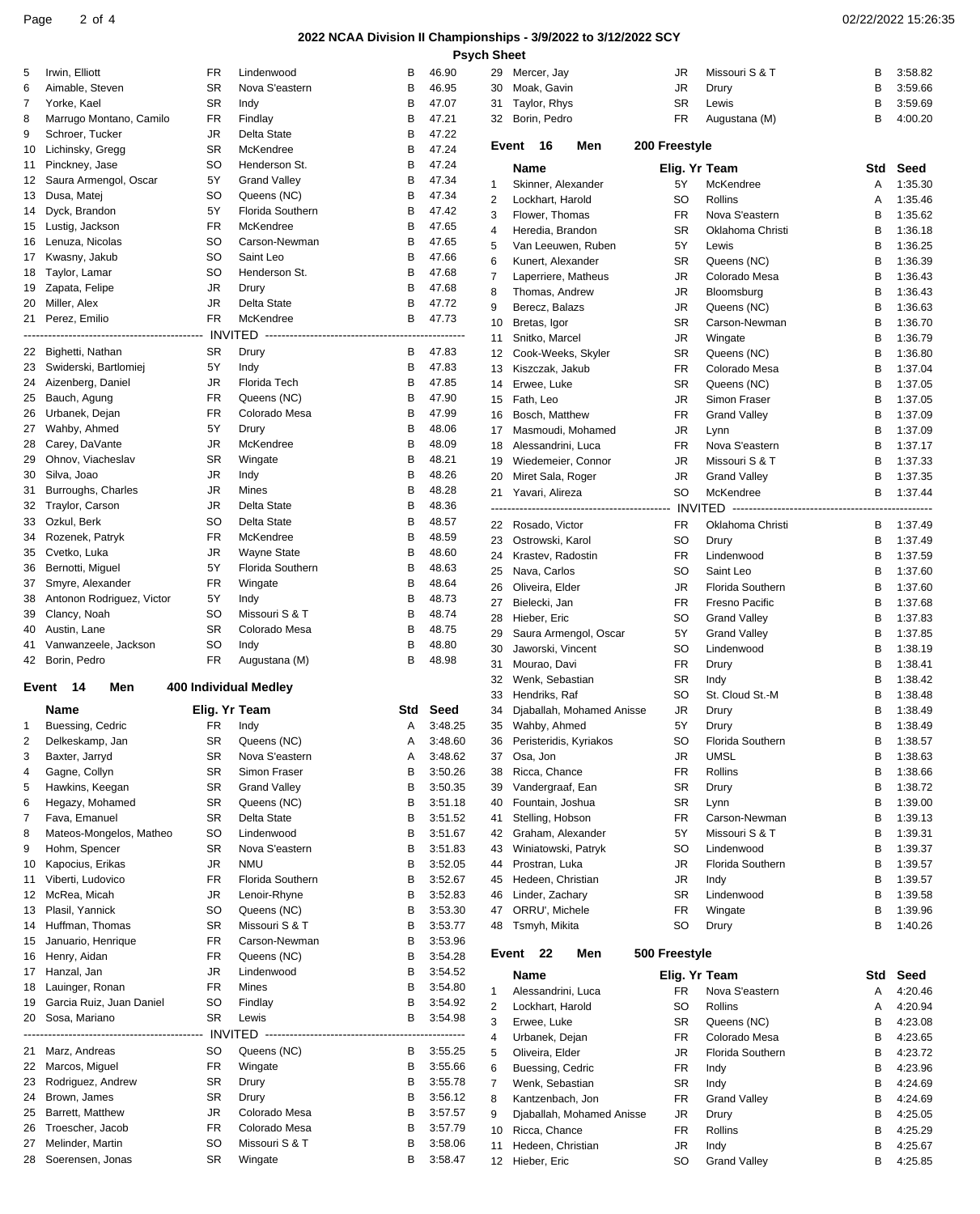#### **2022 NCAA Division II Championships - 3/9/2022 to 3/12/2022 SCY Psych Sheet**

|    |                               |                         |                         |                                       |         | rsyun əneet    |                          |                |                         |                                      |          |
|----|-------------------------------|-------------------------|-------------------------|---------------------------------------|---------|----------------|--------------------------|----------------|-------------------------|--------------------------------------|----------|
| 13 | Rosado, Victor                | FR                      | Oklahoma Christi        | в                                     | 4:25.85 | 6              | Brown, Gerald            | <b>SR</b>      | Lindenwood              | В                                    | 53.34    |
| 14 | Marcos, Miguel                | FR                      | Wingate                 | В                                     | 4:26.00 | $\overline{7}$ | Viberti, Ludovico        | <b>FR</b>      | <b>Florida Southern</b> | B                                    | 53.38    |
|    | Krastev, Radostin             | <b>FR</b>               | Lindenwood              | В                                     |         |                |                          | <b>SO</b>      | Findlay                 | В                                    | 53.38    |
| 15 |                               |                         |                         |                                       | 4:26.07 | 8              | Garcia Ruiz, Juan Daniel |                |                         |                                      |          |
| 16 | Masmoudi, Mohamed             | <b>JR</b>               | Lynn                    | В                                     | 4:26.36 | 9              | Zampese, Matteo          | <b>SO</b>      | Florida Southern        | В                                    | 53.41    |
| 17 | Soerensen, Jonas              | <b>SR</b>               | Wingate                 | В                                     | 4:26.76 | 10             | Santos, Joao             | 5Y             | Emmanuel                | В                                    | 53.57    |
| 18 | Peristeridis, Kyriakos        | <b>SO</b>               | <b>Florida Southern</b> | В                                     | 4:26.94 | 11             | Carlson, Caleb           | SR             | Drury                   | В                                    | 53.60    |
|    |                               |                         |                         |                                       |         |                |                          |                |                         |                                      |          |
| 19 | Vandergraaf, Ean              | <b>SR</b>               | Drury                   | B                                     | 4:27.10 | 12             | Berecz, Balazs           | <b>JR</b>      | Queens (NC)             | B                                    | 53.64    |
| 20 | Baxter, Jarryd                | <b>SR</b>               | Nova S'eastern          | В                                     | 4:27.12 | 13             | Nowodworski, Dawid       | <b>SR</b>      | Drury                   | В                                    | 53.78    |
| 21 | Fountain, Joshua              | <b>SR</b>               | Lynn                    | в                                     | 4:27.54 | 14             | Camera, Roberto          | JR             | <b>NMU</b>              | В                                    | 53.86    |
|    | ----------------------------- | INVITED                 |                         | ------------------------------------- | ------  | 15             | Sokolov, Fedor           | FR             | Wingate                 | B                                    | 53.88    |
|    |                               |                         |                         |                                       |         |                |                          |                |                         |                                      |          |
| 22 | Kiszczak, Jakub               | <b>FR</b>               | Colorado Mesa           | В                                     | 4:28.15 | 16             | Delkeskamp, Jan          | <b>SR</b>      | Queens (NC)             | B                                    | 54.02    |
| 23 | Prostran, Luka                | JR                      | Florida Southern        | В                                     | 4:28.20 | 17             | Nava, Carlos             | SO             | Saint Leo               | В                                    | 54.13    |
| 24 | Henry, Aidan                  | <b>FR</b>               | Queens (NC)             | В                                     | 4:28.28 | 18             | Cole, Brayden            | <b>SO</b>      | Indy                    | B                                    | 54.17    |
|    |                               |                         |                         |                                       |         |                |                          | <b>SR</b>      | Colorado Mesa           | B                                    | 54.23    |
| 25 | Mateos-Mongelos, Matheo       | <b>SO</b>               | Lindenwood              | в                                     | 4:28.75 | 19             | Elgayar, Mahmoud         |                |                         |                                      |          |
| 26 | Moak, Gavin                   | JR                      | Drury                   | В                                     | 4:28.94 | 20             | Hawkins, Keegan          | <b>SR</b>      | <b>Grand Valley</b>     | В                                    | 54.30    |
| 27 | Jaworski, Vincent             | <b>SO</b>               | Lindenwood              | в                                     | 4:28.99 |                |                          |                | ED.                     | ------------------------------------ |          |
|    |                               | <b>SO</b>               | Colorado Mesa           | В                                     | 4:29.15 |                | Taylor, Rhys             | <b>SR</b>      |                         | В                                    | 54.42    |
| 28 | Anderson, Gavin               |                         |                         |                                       |         | 21             |                          |                | Lewis                   |                                      |          |
| 29 | Hegazy, Mohamed               | <b>SR</b>               | Queens (NC)             | В                                     | 4:29.53 | 22             | McRea, Micah             | <b>JR</b>      | Lenoir-Rhyne            | В                                    | 54.60    |
| 30 | Graham, Alexander             | 5Y                      | Missouri S & T          | в                                     | 4:29.82 | 23             | Barrett, Matthew         | <b>JR</b>      | Colorado Mesa           | В                                    | 54.61    |
| 31 | ORRU', Michele                | <b>FR</b>               | Wingate                 | В                                     | 4:30.70 | 24             | Mueller, Ludwig          | <b>SO</b>      | Florida Southern        | В                                    | 54.64    |
|    |                               |                         |                         |                                       |         |                |                          |                |                         |                                      |          |
| 32 | Van Leeuwen, Ruben            | 5Y                      | Lewis                   | В                                     | 4:31.47 | 25             | Williamsson, Olle        | <b>SR</b>      | Nova S'eastern          | В                                    | 54.64    |
| 33 | Melinder, Martin              | <b>SO</b>               | Missouri S & T          | в                                     | 4:31.72 | 26             | Bohm, Sebestyen          | SO             | Indy                    | В                                    | 54.81    |
| 34 | Laperriere, Matheus           | <b>JR</b>               | Colorado Mesa           | В                                     | 4:32.17 | 27             | Thomas, Andrew           | <b>JR</b>      | Bloomsburg              | В                                    | 54.94    |
|    |                               | <b>FR</b>               | Colorado Mesa           |                                       |         |                | Diamantidis, Athanasios  | <b>SO</b>      | Carson-Newman           | B                                    |          |
| 35 | Troescher, Jacob              |                         |                         | В                                     | 4:32.76 | 28             |                          |                |                         |                                      | 55.10    |
| 36 | Lauinger, Ronan               | FR                      | Mines                   | B                                     | 4:32.96 | 29             | Ragonesi, Savio          | 5Y             | Delta State             | В                                    | 55.16    |
| 37 | Chalat, Stanislaw             | JR                      | Indy                    | В                                     | 4:33.14 |                |                          |                |                         |                                      |          |
|    |                               |                         |                         |                                       |         |                | Event 28<br>Men          | 200 Butterfly  |                         |                                      |          |
|    | Event 24<br>Men               | 100 Backstroke          |                         |                                       |         |                |                          |                |                         |                                      |          |
|    |                               |                         |                         |                                       |         |                | <b>Name</b>              | Elig. Yr Team  |                         | Std                                  | Seed     |
|    | Name                          | Elig. Yr Team           |                         | Std                                   | Seed    | 1              | Kunert, Alexander        | <b>SR</b>      | Queens (NC)             | Α                                    | 1:43.92  |
| 1  | Sampson, Benjamin             | <b>SO</b>               | Colorado Mesa           | A                                     | 46.36   | $\overline{2}$ | Lustig, Jackson          | <b>FR</b>      | McKendree               | Α                                    | 1:44.46  |
|    |                               |                         |                         |                                       |         |                |                          |                |                         |                                      |          |
| 2  | Dyck, Brandon                 | 5Y                      | Florida Southern        | Α                                     | 46.56   | 3              | Plasil, Yannick          | SO             | Queens (NC)             | Α                                    | 1:44.62  |
| 3  | Tsmyh, Mikita                 | <b>SO</b>               | Drury                   | Α                                     | 46.57   | 4              | Karacic, Dominik         | <b>JR</b>      | Drury                   | В                                    | 1:45.14  |
| 4  | Bauch, Agung                  | <b>FR</b>               | Queens (NC)             | Α                                     | 46.64   | 5              | Bracco, Federico         | <b>SR</b>      | Delta State             | В                                    | 1:45.16  |
|    |                               |                         |                         |                                       |         |                |                          |                |                         |                                      |          |
| 5  | Thompson, Jeron               | JR                      | Indy                    | Α                                     | 46.67   | 6              | Rodriguez, Andrew        | <b>SR</b>      | Drury                   | В                                    | 1:45.75  |
| 6  | Howard, Finn                  | JR                      | Queens (NC)             | В                                     | 46.90   | 7              | Urbanek, Dejan           | FR             | Colorado Mesa           | В                                    | 1:46.01  |
| 7  | Ostrowski, Karol              | <b>SO</b>               | Drury                   | В                                     | 46.99   | 8              | Saura Armengol, Oscar    | 5Y             | <b>Grand Valley</b>     | В                                    | 1:46.30  |
|    |                               |                         |                         |                                       |         |                |                          |                |                         |                                      |          |
| 8  | Stollings, Timothy            | JR                      | Findlay                 | В                                     | 47.22   | 9              | Burroughs, Charles       | <b>JR</b>      | Mines                   | В                                    | 1:46.44  |
| 9  | Carey, DaVante                | JR                      | McKendree               | В                                     | 47.36   | 10             | Yorke, Kael              | <b>SR</b>      | Indy                    | В                                    | 1:46.87  |
| 10 | Bighetti, Nathan              | <b>SR</b>               | Drury                   | В                                     | 47.43   | 11             | Bernotti, Miguel         | 5Y             | <b>Florida Southern</b> | В                                    | 1:46.89  |
|    |                               |                         |                         |                                       |         |                |                          |                |                         |                                      |          |
| 11 | Aizenberg, Daniel             | <b>JR</b>               | Florida Tech            | В                                     | 47.50   | 12             | Kwasny, Jakub            | <b>SO</b>      | Saint Leo               | В                                    | 1:47.21  |
| 12 | Taylor, Lamar                 | <b>SO</b>               | Henderson St.           | В                                     | 47.50   | 13             | Smyre, Alexander         | FR             | Wingate                 | В                                    | 1:47.32  |
| 13 | Swiderski, Bartlomiej         | 5Y                      | Indy                    | В                                     | 47.54   | 14             | Brown, James             | <b>SR</b>      | Drury                   | В                                    | 1:47.37  |
|    |                               |                         |                         | в                                     |         |                |                          | <b>SR</b>      |                         |                                      | 1:47.59  |
| 14 | Glass, Khameron               | <b>SR</b>               | Drury                   |                                       | 47.86   | 15             | Huffman, Thomas          |                | Missouri S & T          | В                                    |          |
|    | 15 Clancy, Noah               | SO.                     | Missouri S & T          | В                                     | 47.91   |                | 16 Vanwanzeele, Jackson  | SO             | Indy                    | B                                    | 1:47.63  |
| 16 | Wahby, Ahmed                  | 5Υ                      | Drury                   | В                                     | 47.92   |                | 17 Traylor, Carson       | JR             | Delta State             | В                                    | 1:47.72  |
| 17 | Osa, Jon                      | <b>JR</b>               | <b>UMSL</b>             | В                                     | 47.92   | 18             | Javens, Noah             | <b>SR</b>      | McKendree               | B                                    | 1:47.78  |
|    |                               |                         |                         |                                       |         |                |                          |                |                         |                                      |          |
| 18 | Fava, Emanuel                 | <b>SR</b>               | Delta State             | В                                     | 47.97   | 19             | Borin, Pedro             | <b>FR</b>      | Augustana (M)           | В                                    | 1:47.79  |
| 19 | Hendriks, Raf                 | <b>SO</b>               | St. Cloud St.-M         | В                                     | 48.04   | 20             | Gagne, Collyn            | <b>SR</b>      | Simon Fraser            | в                                    | 1:47.87  |
| 20 | Austin, Lane                  | <b>SR</b>               | Colorado Mesa           | B                                     | 48.04   |                |                          |                |                         |                                      |          |
|    |                               |                         |                         |                                       |         |                |                          |                |                         |                                      |          |
|    |                               |                         |                         |                                       |         | 21             | Kantzenbach, Jon         | FR             | <b>Grand Valley</b>     | В                                    | 1:48.65  |
| 21 | Rozenek, Patryk               | FR                      | McKendree               | В                                     | 48.12   |                | 22 Hohm, Spencer         | <b>SR</b>      | Nova S'eastern          | В                                    | 1:49.55  |
| 22 | Miret Sala, Roger             | JR                      | <b>Grand Valley</b>     | в                                     | 48.14   | 23             | Zapata, Felipe           | JR             | Drury                   | В                                    | 1:49.67  |
| 23 | Rosa, Thiago                  | 5Y                      | Emmanuel                | В                                     | 48.23   | 24             | Lenuza, Nicolas          | SO             | Carson-Newman           | В                                    | 1:49.77  |
|    |                               |                         |                         |                                       |         |                |                          |                |                         |                                      |          |
| 24 | Mueller, Anton                | <b>SO</b>               | Nova S'eastern          | В                                     | 48.30   | 25             | Hanzal, Jan              | JR             | Lindenwood              | В                                    | 1:49.83  |
| 25 | Zapata, Felipe                | JR                      | Drury                   | в                                     | 48.45   | 26             | Winiatowski, Patryk      | SO             | Lindenwood              | в                                    | 1:49.85  |
| 26 | AUGER, Thibault               | <b>SO</b>               | <b>NMU</b>              | В                                     | 48.53   |                |                          |                |                         |                                      |          |
|    | Masjuan Roca, Guillem         | JR                      | <b>UMSL</b>             | В                                     | 48.69   |                | Event 36<br>Men          | 1650 Freestyle |                         |                                      |          |
| 27 |                               |                         |                         |                                       |         |                |                          |                |                         |                                      |          |
| 28 | Marz, Andreas                 | so                      | Queens (NC)             | в                                     | 48.75   |                | Name                     | Elig. Yr Team  |                         | Std                                  | Seed     |
| 29 | Aimable, Steven               | <b>SR</b>               | Nova S'eastern          | В                                     | 48.77   | 1              | Zach, Ondrej             | JR             | <b>NMU</b>              | Α                                    | 15:12.42 |
| 30 | Ozkul, Berk                   | <b>SO</b>               | Delta State             | В                                     | 48.81   |                |                          |                |                         |                                      |          |
|    |                               |                         |                         |                                       |         | 2              | Alessandrini, Luca       | FR             | Nova S'eastern          | В                                    | 15:18.07 |
| 31 | Cole, Jayden                  | 5Y                      | Simon Fraser            | в                                     | 48.85   | 3              | Kantzenbach, Jon         | FR             | <b>Grand Valley</b>     | В                                    | 15:18.82 |
| 32 | Snitko, Marcel                | JR                      | Wingate                 | В                                     | 48.90   | 4              | Buessing, Cedric         | FR             | Indy                    | В                                    | 15:19.03 |
| 33 | Perez, Emilio                 | <b>FR</b>               | McKendree               | В                                     | 48.92   |                |                          |                |                         |                                      |          |
|    |                               |                         |                         |                                       |         | 5              | Marcos, Miguel           | FR             | Wingate                 | В                                    | 15:21.52 |
|    |                               |                         |                         |                                       |         | 6              | Rosado, Victor           | FR             | Oklahoma Christi        | В                                    | 15:25.58 |
|    | Event 26<br>Men               | <b>100 Breaststroke</b> |                         |                                       |         | 7              | Erwee, Luke              | SR             | Queens (NC)             | В                                    | 15:25.59 |
|    |                               |                         |                         |                                       |         |                |                          |                |                         |                                      |          |
|    | Name                          | Elig. Yr Team           |                         | Std                                   | Seed    | 8              | Hieber, Eric             | SO             | <b>Grand Valley</b>     | В                                    | 15:26.31 |
| 1  | Selvaraj Prema, Likith        | JR                      | Indy                    | Α                                     | 52.76   | 9              | Soerensen, Jonas         | SR             | Wingate                 | В                                    | 15:27.15 |
| 2  | Zuchowicz, Jan                | 5Υ                      | Indy                    | В                                     | 52.99   | 10             | Henry, Aidan             | FR             | Queens (NC)             | В                                    | 15:27.16 |
| 3  | Pinheiro, Filipe              | <b>SO</b>               | McKendree               |                                       | 53.02   | 11             | Chalat, Stanislaw        | JR             |                         | В                                    |          |
|    |                               |                         |                         | В                                     |         |                |                          |                | Indy                    |                                      | 15:31.87 |
| 4  | Amrein, John                  | FR                      | Oklahoma Christi        | В                                     | 53.14   | 12             | Wenk, Sebastian          | SR             | Indy                    | В                                    | 15:32.46 |
| 5  | Mourao, Davi                  | FR                      | Drury                   | В                                     | 53.25   |                | 13 Anderson, Gavin       | SO             | Colorado Mesa           | В                                    | 15:34.62 |
|    |                               |                         |                         |                                       |         |                |                          |                |                         |                                      |          |